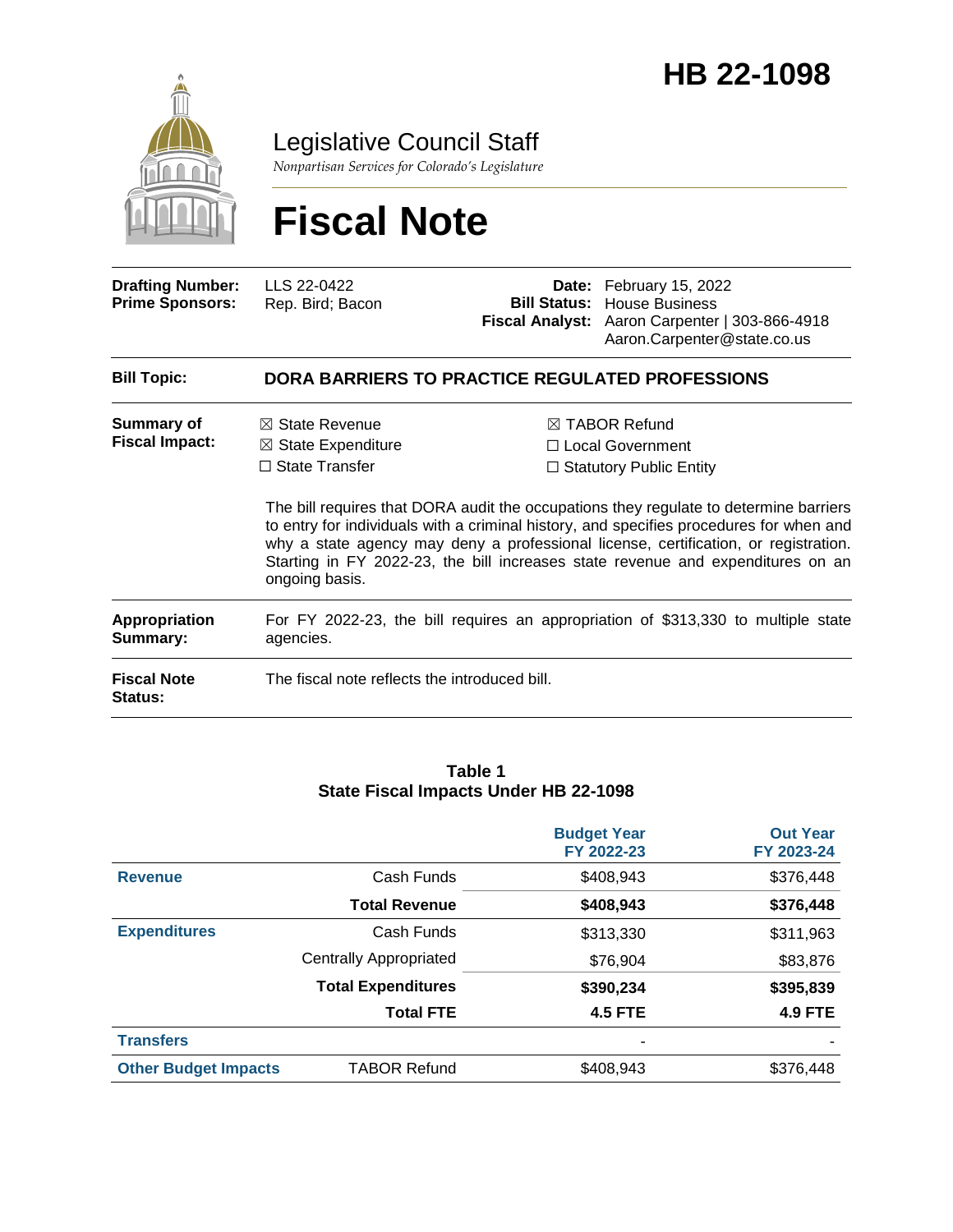## February 15, 2022 **HB 22-1098**

### **Summary of Legislation**

The bill makes several changes regarding the criminal history records of individuals applying for a professional license, certification, or registration.

**Audit of DORA programs.** The bill requires the Department of Regulatory Agencies (DORA) to complete an audit by February 1, 2023, of the various occupations it regulates to determine whether a barrier to professional licensing, certification or registration exists due to an applicant's criminal history record. DORA must submit the results of the audit to the General Assembly.

**DORA denial of license due to criminal history.** Under the bill, DORA may only deny a license, certification, or registration based on an applicant's criminal history if the applicant's criminal history jeopardizes the applicant's ability to competently, safely, and honestly practice the regulated profession, or if the issuance for the credential would not serve public safety or commercial or consumer protection interests because of the criminal history. If DORA denies a license, certification, or registration, DORA must document the rational for the denial and make recommendations to the applicant on how to change the outcome of the denial. The bill allows DORA to grant a conditional license, certification, or registration if the applicant will have appropriate oversight from the applicant's employer.

Individuals with a criminal history record may request DORA to provide a pre-determination letter that advises the individual if they would qualify for a license, certification, or registration. DORA may charge a fee to cover the costs of making such a determination. Finally, the bill requires DORA to compile de-identified information regarding the reasons why a license, certification, or registration was denied due to criminal history record, and make that information available on DORA's website.

**State and local regulatory agencies.** Before the state or local agency makes a final determination, state or local agencies must provide an applicant with a written notice that a criminal conviction will disqualify an applicant. If the agency makes a final determination that a criminal conviction will prevent an applicant from receiving a license, the agency must provide the determination in writing and issue a notice of the right to appeal the determination. Finally, the bill allows an applicant to petition the agency for a determination as to whether a criminal conviction will disqualify the person from receiving a license, certification, permit, or registration. The agency may charge a fee up to \$50 to cover the costs of making a determination.

### **State Revenue**

Starting in FY 2021-22, the bill increases state cash fund revenue to the Professions and Occupations Cash Fund in DORA and the Auto Industry Division Cash Fund, the Gaming Cash Fund, and the Marijuana Enforcement Division Cash Fund in the Department of Revenue (DOR) by about \$409,000 in FY 2022-23 and by about \$376,000 in FY 2023-24 to charge a pre-determination fee on applicants wishing to know if they are eligible to receive a license and on fees on various regulated professions to cover audit and legal expenses in DORA and to cover the costs of final determination in DOR..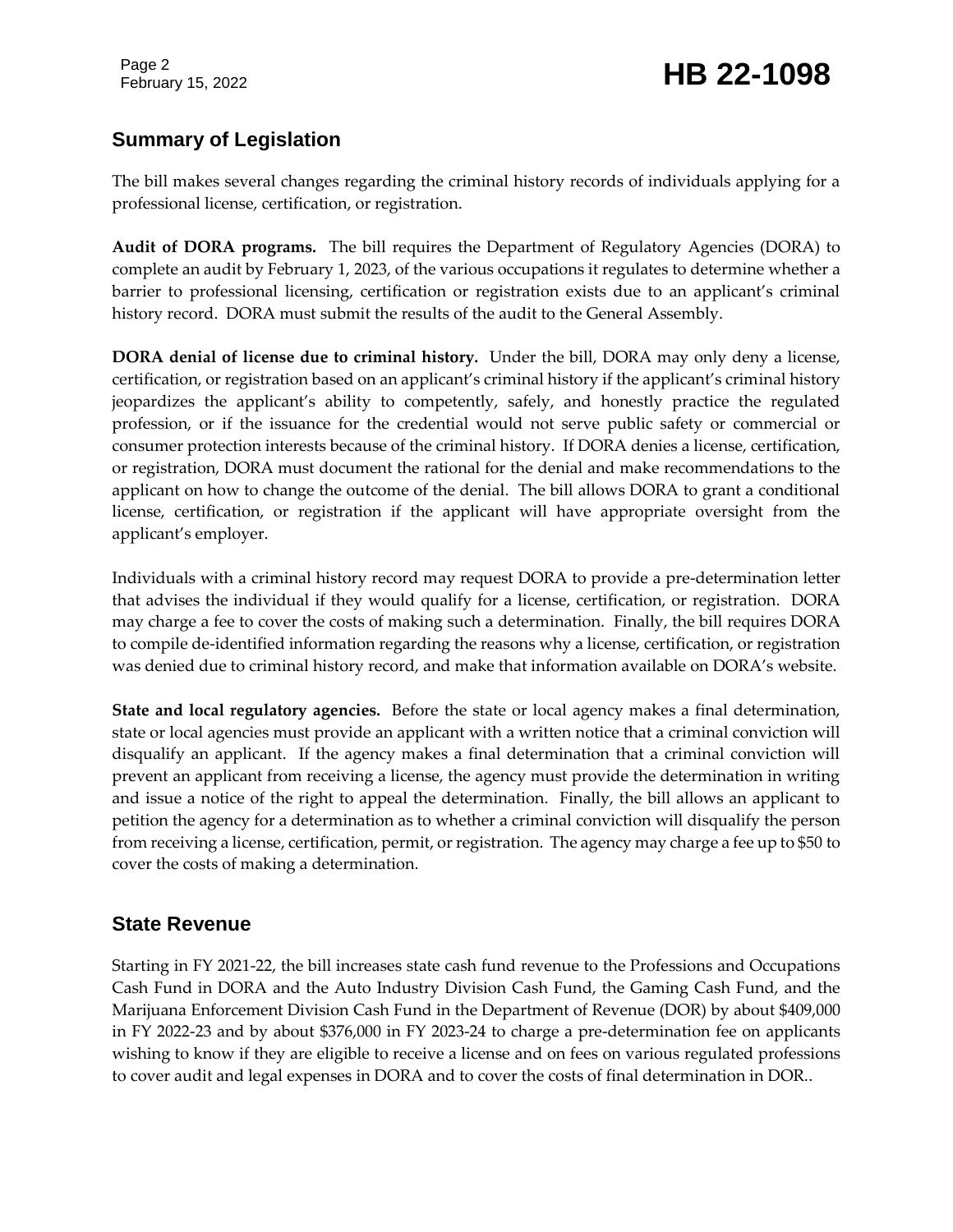February 15, 2022 **HB 22-1098** 

**Fee impact on regulated professionals.** Colorado law requires legislative service agency review of measures which create or increase any fee collected by a state agency. These fee amounts are estimates only, actual fees will be set administratively by DORA and DOR based on cash fund balance, estimated program costs, and the estimated number of applications subject to the fee. The table below identifies the fee impact of this bill.

| <b>Fiscal Year</b> | <b>Type of</b><br><b>Fee</b>        | <b>Proposed</b><br><b>Fee</b> | <b>Number</b><br><b>Affected</b> | <b>Total Fee</b><br><b>Impact</b> |
|--------------------|-------------------------------------|-------------------------------|----------------------------------|-----------------------------------|
|                    | Pre-determination Fee (DORA)        | \$39.82                       | 2,500                            | \$99,550                          |
|                    | Pre-determination Fee (DOR)         | \$37.84                       | 5,390                            | \$203,958                         |
| FY 2022-23         | Various Licensing Fees (DORA)       | \$0.65                        | 50,000                           | \$32,500                          |
|                    | Fees on Various Professionals (DOR) | \$1.45                        | 50,300                           | \$72,935                          |
|                    |                                     | <b>FY 2022-23 Total</b>       |                                  | \$408,943                         |
|                    | Pre-determination Fee (DORA)        | \$39.82                       | 2,500                            | \$99,550                          |
| FY 2023-24         | Pre-determination Fee (DOR)         | \$37.84                       | 5.390                            | \$203.958                         |
|                    | Various Licensing Fees (DOR)        | \$1.45                        | 50,300                           | \$72,935                          |
|                    |                                     | <b>FY 2023-24 Total</b>       |                                  | \$376,448                         |

#### **Table 2 Fee Impact on Regulated Professionals**

**Various licensing fees**. DORA and DOR will adjust their licensing fees to cover the additional expenditures required to implement the bill. It is not known which fees will be adjusted. Fees will be set as part of regular fee-setting processes. Fee revenue is deposited into a variety of cash funds.

### **State Expenditures**

The bill increases state expenditures in DORA and the Department of Revenue (DOR) by about \$376,000 in FY 2022-23 and about \$381,000 in FY 2023-24, paid from the General Fund and various cash funds. Expenditures are shown in Table 3 and detailed below.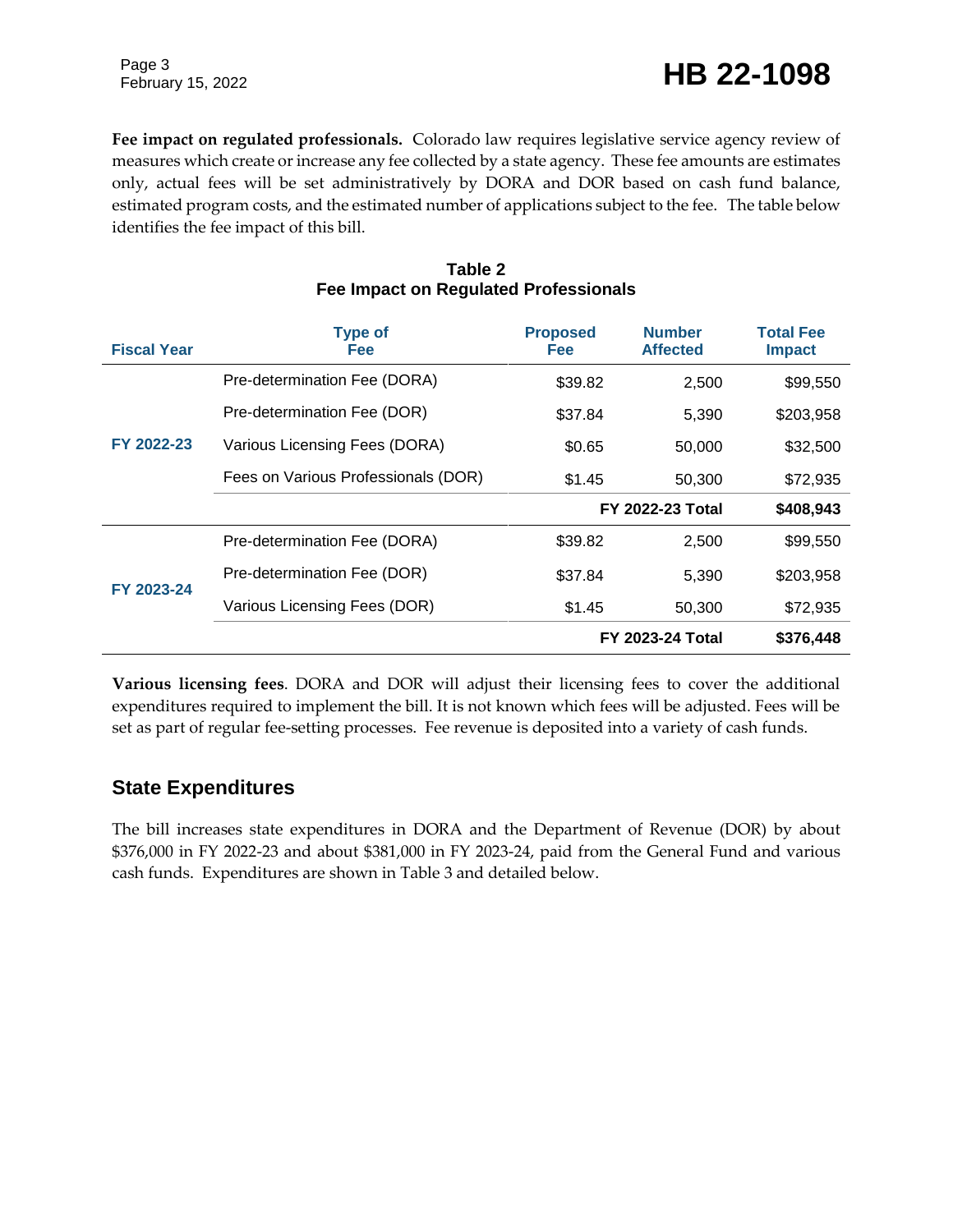### February 15, 2022 **HB 22-1098**

| Table 3                              |  |  |  |
|--------------------------------------|--|--|--|
| <b>Expenditures Under HB 22-1098</b> |  |  |  |

| <b>Cost Components</b>                    |                  | FY 2022-23     | FY 2023-24     |
|-------------------------------------------|------------------|----------------|----------------|
| <b>Department of Regulatory Agencies</b>  |                  |                |                |
| <b>Personal Services</b>                  |                  | \$75,908       | \$76,376       |
| <b>Operating Expenses</b>                 |                  | \$1,755        | \$1,620        |
| <b>Capital Outlay Costs</b>               |                  | \$6,200        |                |
| <b>Legal Services</b>                     |                  | \$14,786       |                |
| Centrally Appropriated Costs <sup>1</sup> |                  | \$29,201       | \$26,280       |
| FTE - Personal Services                   |                  | 1.3 FTE        | <b>1.2 FTE</b> |
| FTE - Legal Services                      |                  | 0.1 FTE        |                |
| <b>DORA Subtotal</b>                      |                  | \$127,850      | \$104,276      |
| <b>Department of Revenue</b>              |                  |                |                |
| <b>Personal Services</b>                  |                  | \$185,696      | \$228,973      |
| <b>Operating Expenses</b>                 |                  | \$4,185        | \$4,995        |
| <b>Capital Outlay Costs</b>               |                  | \$24,800       |                |
| Centrally Appropriated Costs <sup>1</sup> |                  | \$47,703       | \$57,596       |
| FTE - Personal Services                   |                  | 3.1 FTE        | 3.7 FTE        |
| <b>DOR Subtotal</b>                       |                  | \$262,384      | \$291,564      |
|                                           | <b>Total</b>     | \$390,233      | \$395,840      |
|                                           | <b>Total FTE</b> | <b>4.5 FTE</b> | <b>4.9 FTE</b> |

<sup>1</sup>*Centrally appropriated costs are not included in the bill's appropriation.*

**Department of Regulatory Agencies.** Starting in FY 2022-23, expenditures from the Professions and Occupation Cash Fund in DORA will increase to hire staff and pay for legal services. Staffing costs are shown in Table 2 and include personal services, operating expenses, and capital outlay costs. The fiscal note assumes a September 1 starting date for staff.

- **Staffing— compliance audit.** In FY 2022-23 only, DORA requires 0.2 FTE to audit all the practice acts under DORA and to write a report. The fiscal note assumes that it will take 10 hours to review each of the 37 practice acts and 25 hours to write the report.
- **Staffing— pre-determination.** Starting in FY 2022-23, DORA requires 1.2 FTE to respond to any requests to review a person's application before applying for a license. DORA receives are around 50,000 applications for licensure, certification or registration annually. The fiscal note assumes that 5 percent of applicants will have a criminal history and request a review before applying. The fiscal note also assumes that each review will require one hour of work per application to enter information into the licensing system, ask for additional information, prepare documents for board review, conduct a review of any correspondence, and complete any follow up.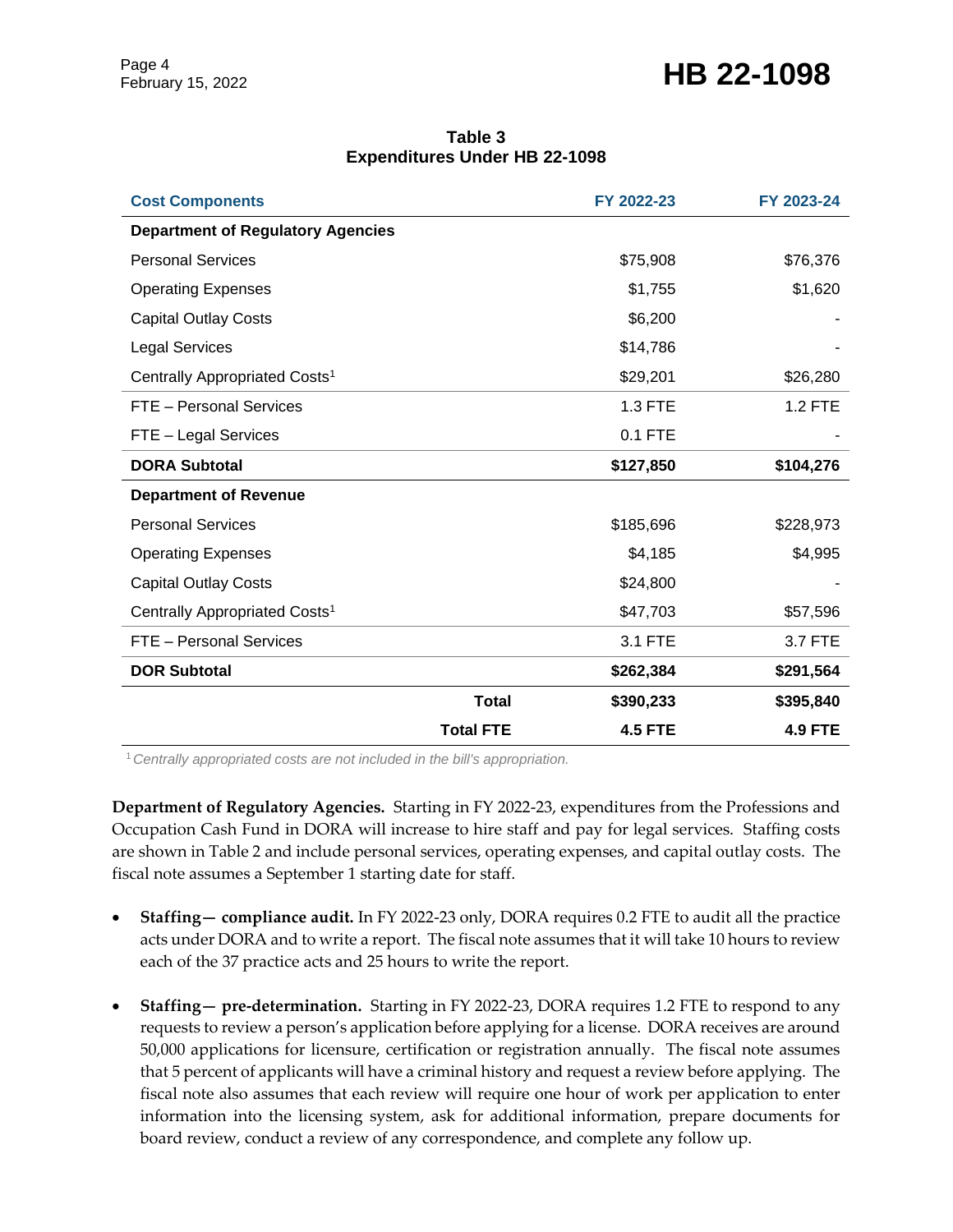- **Staffing — reviewing denials**. Starting in FY 2022-23, workload within DORA will increase to review any applications that were denied due to criminal history to determine the reason for denial. The fiscal note assumes that there will be 73 applications per year and that the review will take 17 hours total. The fiscal note assumes this workload can be accomplished within existing appropriations.
- **Technology costs.** In FY 2022-23, workload within DORA will increase to update its licensing system to include new user defined fields to include criminal conviction for a reason why someone was denied. The fiscal note assumes that these updates can be made within existing appropriations.
- **Legal services.** DORA will require 150 hours of legal services to conduct rulemaking regarding denial and conditional licensure for the different boards within DORA. Legal services are provided by the Department of Law at a rate of \$98.57 per hour.

**Department of Revenue.** Starting in FY 2022-23, cash fund expenditures in DOR will increase to hire staff and pay for legal services. Staffing costs are shown in Table 3 and include personal services, operating expenses, and capital outlay costs. The fiscal note assumes an September 1 starting date for staff.

- **Staffing— pre-determination.** Starting in FY 2022-23, DOR requires 2.6 FTE to respond to any requests to review a person's application before applying for a license. DOR receives around 56,000 applications for licensure, certification or registration annually for a number of their divisions; costs will be incurred by the Auto Industry Division, Motor Vehicle Dealer Board, the Gaming Division, and Marijuana Enforcement Division. Based on anecdotal department experiences, the fiscal note assumes that 10 percent of applicants will have a criminal history and request a review before applying. The fiscal note also assumes that each review will require one hour of work per application to respond to applications, ask for additional information, prepare documents for board review if necessary, conduct a review of any correspondence, and complete any follow up. Costs are assumed to be covered by the fee established by the bill that will be deposited into the division's various cash funds.
- **Staffing — final determination notices**. Starting in FY 2022-23, the DOR requires 1.1 FTE within the Motor Vehicle Dealer Board and the Marijuana Enforcement Division to review any applications that were denied due to criminal history to determine the reason for denial. The fiscal note assumes that each denied application will require 15 to 30 minutes of work to write and track letters and respond to any follow ups. For the Motor Vehicle Dealer Board, there is additional work to present letters to the Motor Vehicle Dealer Board.

**Other state agencies.** Currently, many state agencies administer regulatory programs that require minimum licensing and certification standards be met. Workload in these agencies will increase to handle the notice requirements in the bill. In FY 2022-23, various state agencies may require up to 100 hours of legal services from the Department of Law for general guidance on how the bill interacts with other statutory requirements. The fiscal note assumes that this increase in legal services costs is accounted for through the annual budget process, with the Department of Law billing client agencies based on their historical use of legal services. No change in appropriations is required.